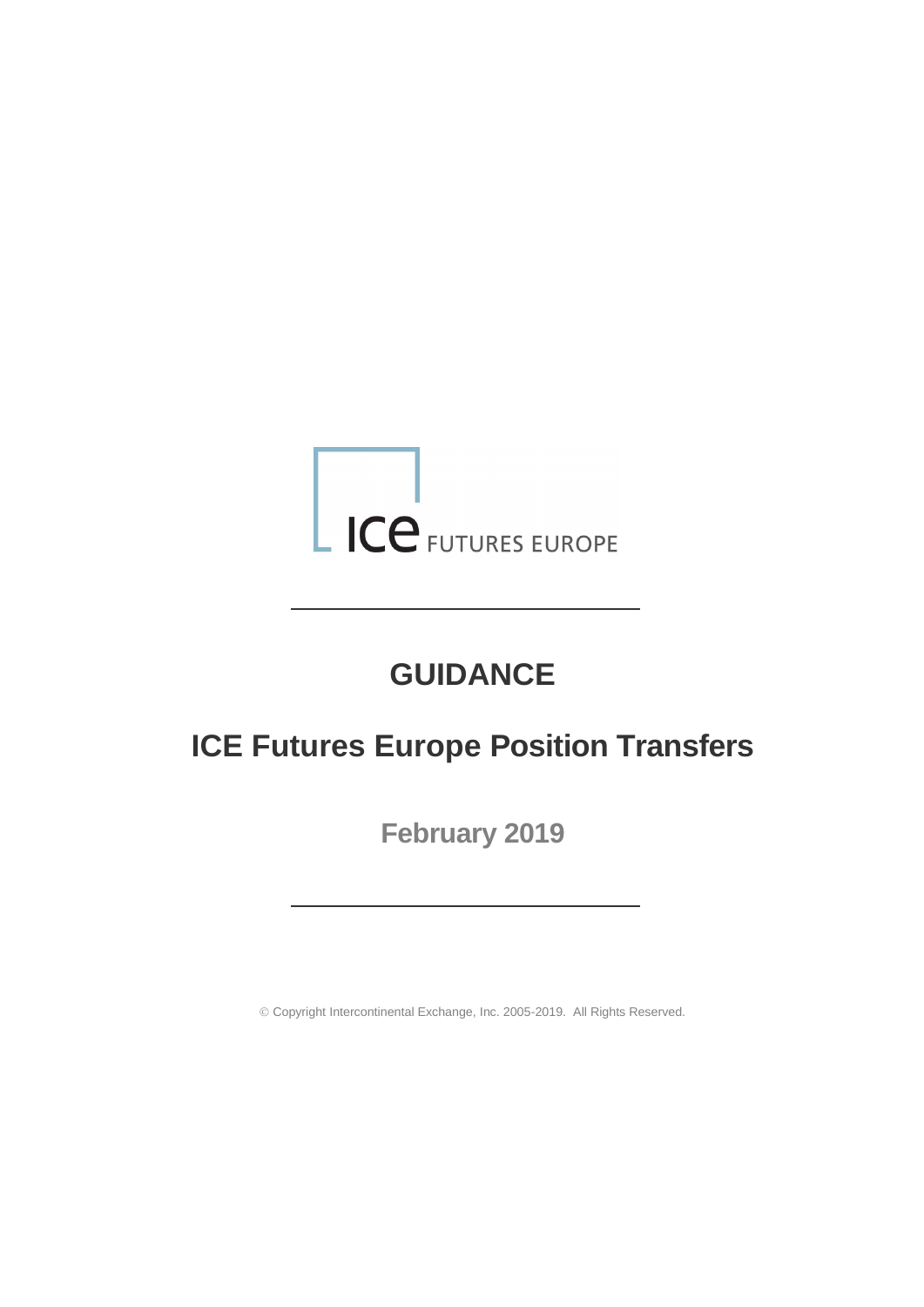

This Guidance updates and supersedes the Guidance previously published and contains details on Position Transfers; when they are permitted; when the ICE Futures Europe ("the Exchange") Compliance department's approval is required and the process Members should follow when requesting approval.

For clarity, this Guidance does not contain details on trades that have been cleared in the incorrect account or position account combination in the previous **THREE** Business days. To correct and adjust such errors, Members may use the 'Previously Cleared Transactions' screen in the ICE Clearing system; the position transfer screen must not be used in such cases.

Members must ensure that they manage positions promptly and with due care and diligence, whilst complying with Exchange Rules at all times. Failure to do so may render the Member liable to further investigation or disciplinary action by the Exchange.

## **1. Guidance**

- i. The Position Transfer Facility available in the ICE Clearing systems allows users to create a position transfer from one Trading Member to another; or from one account to another account within the same Member, provided that the transfer is for the same customer. The circumstances in which a position transfer may or may not be accepted are described in detail in the ICE Futures Europe Regulations, Rule F.8. Members should also consult the ICE Clear Europe Clearing systems documentation for details on the facilities available to input a position transfer.
- ii. Generally, position transfers are acceptable, and approval will not be required, when the transfer is being made for the same beneficial owner of the position, provided that:
	- a. the transfer is not being made to correct an error in the execution of a client order;
	- b. the transfer is not being made to correct an error in the allocation of a client order made beyond the previous two business days; and/or
	- c. there is no resulting offset in a spot month Contract ("spot" is considered to be the period starting two days after options expiry in the Soft Commodity Contracts).

Members must ensure that when making position transfers in other contract months, the resulting change does not impact on the orderly functioning of the market.

- iii. Where there is a change in beneficial ownership, i.e. the position being moved will be from one legal entity to another, then this transfer would require ICE Futures Europe Compliance approval. To make such request, a form has been provided with this Guidance (Appendix 1), which includes information on what requires approval, and what information is needed by Compliance to inform their decision. The form can be emailed to [Compliance-europe@theice.com](mailto:Compliance-europe@theice.com).
- iv. As some of the transfers which involve a change in ownership may be complex in nature, the request for approval must be made at least one Business Day prior to the planned transfer date. The planned transfer date must also not occur in the 5 Business days prior to the expiry of the relevant contract month.
- v. The originating Member must ensure that the position to be transferred is open and available for transfer. The receiving Member has the responsibility to ensure compliance with Rule F.8.
- vi. All position transfers input for processing may be subject to review and authorisation by ICE Clear Europe for risk monitoring purposes and may be rejected if it is determined that unacceptable margin requirements or risk would be generated.
- vii. When authorised, ICE Futures Europe staff will inform the Member(s) and the Clearing House that the transfer may be submitted into the ICE Clearing systems. If there are conditions attached to the approval, this will also be notified to the Member(s).
- viii. No charge will be applied by the Exchange for the input or processing of position transfers.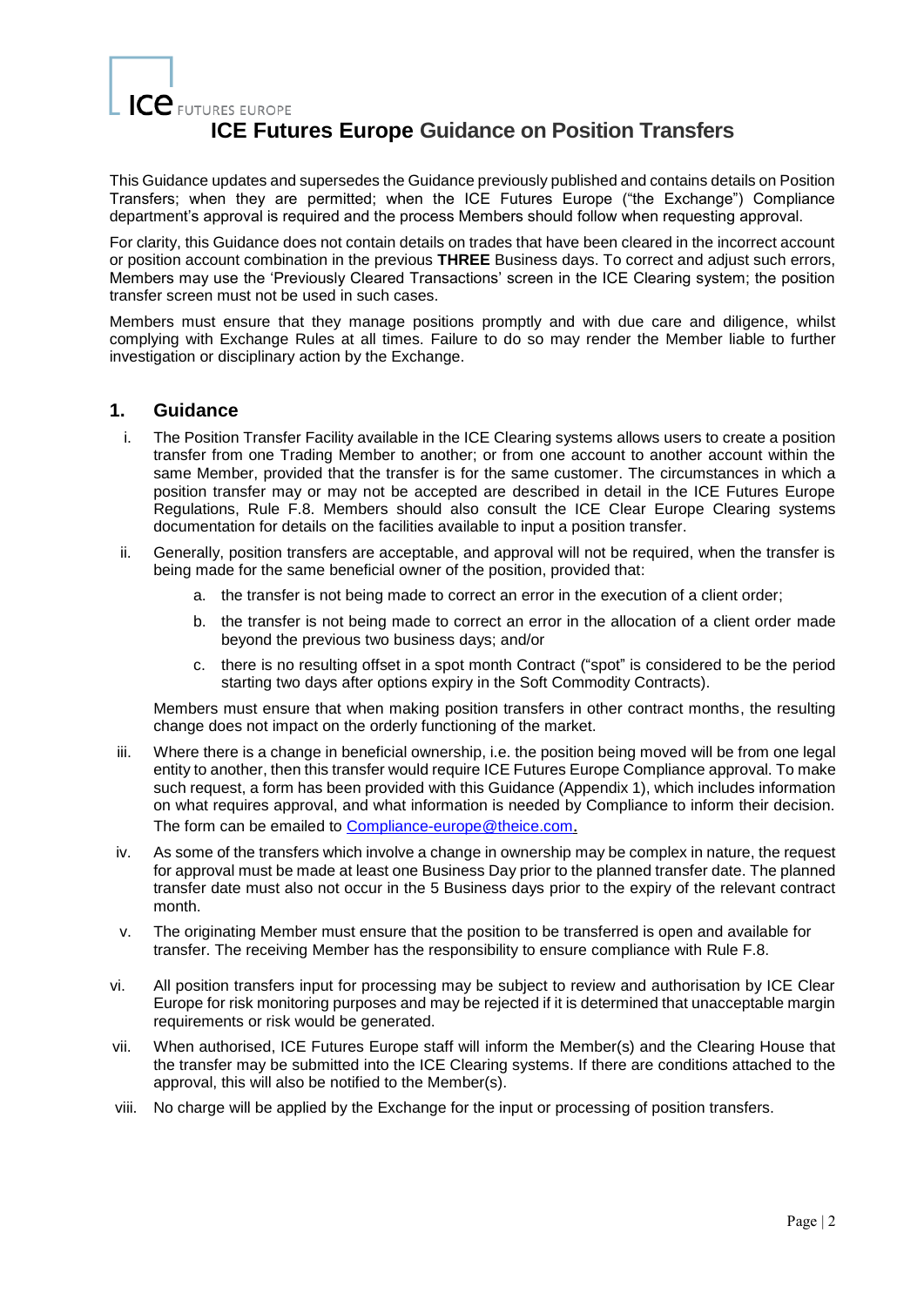

- **ICO** FUTURES EUROPE<br>ix. When reviewing position transfer requests, the Exchange may seek further explanations or supporting documentation from Members in order to confirm the nature and legitimacy of the transfer, the events which gave rise to it and related actions by Member staff. Exchange authorisation of a position transfer request will not preclude it from commencing disciplinary proceedings in the event that it transpires that the request was not legitimate or that the transfer may have been in contravention of applicable Exchange Regulations or Guidance.
- x. Members are advised to contact the Exchange Compliance department if they are not clear on the detail relating to position transfers. For queries relating to the use of the ICE Clear Europe Clearing systems, Members are advised to contact ICE Clear Europe operations.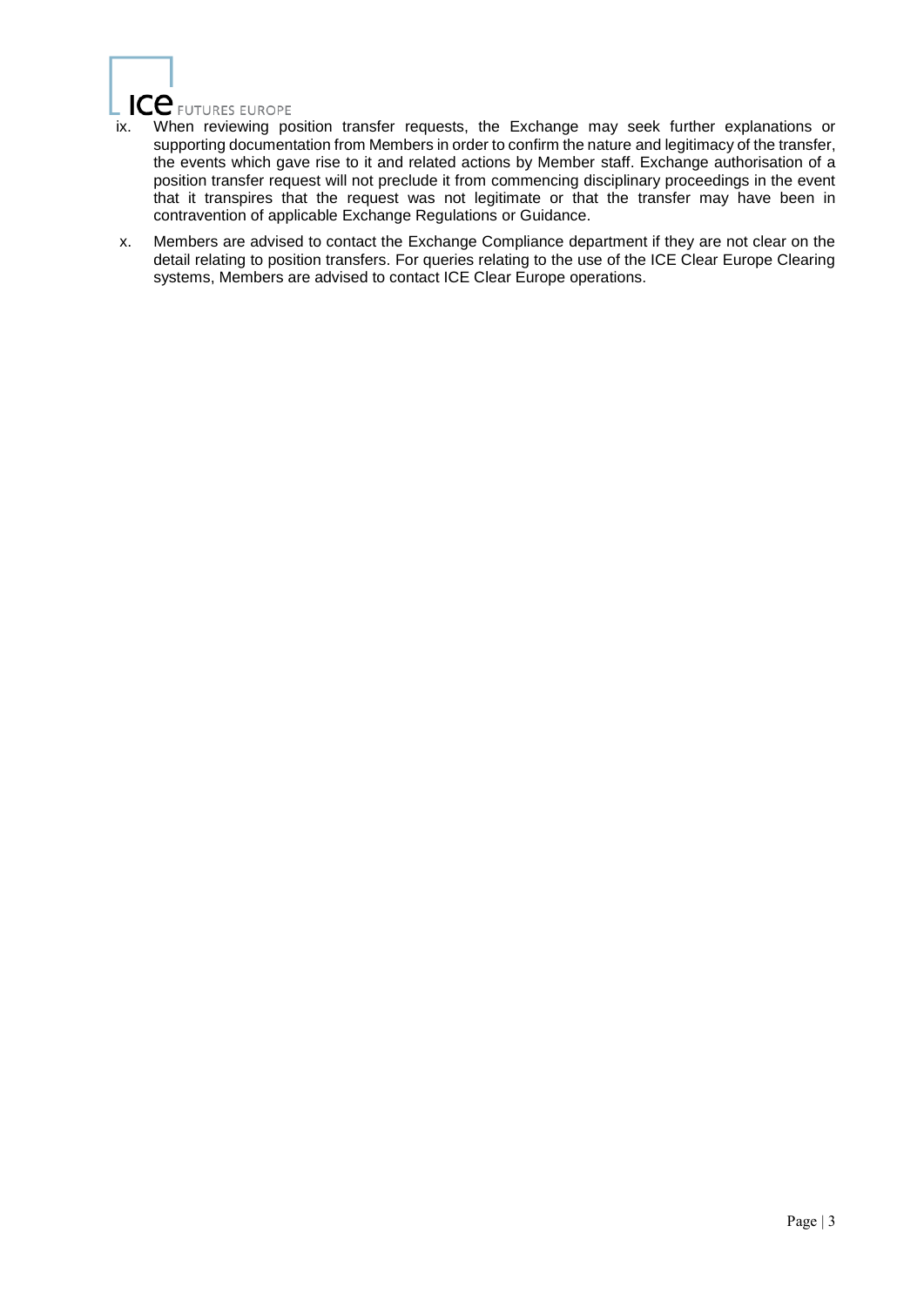

## **Appendix 1**

## **ICE Futures Europe – Position Transfer Request Form Instructions**

- 1. Exchange Rule F.8 requires prior approval for position transfers which do not comply with the requirements set forth below in Section A. Participants who wish to transact a transfer that does not comply with Section A must complete and submit the attached **Request Form.** Transfers which comply with Section A do not require prior approval or submission of the Request Form prior to transacting the transfer.
- 2. For clarity, trades from the previous **THREE BUSINESS DAYS** that were cleared in the incorrect account/position account combination may be managed through the 'Previously Cleared Transaction' screen in the ICE Clearing System and do not require Members to make a request using this form. Members must ensure however that when managing such trades they do not impact on the orderly functioning of the market.

### **The receiving Member has the responsibility to ensure compliance with this Rule.**

- A. **Prior Approval Not Required -** Prior approval is not required for a transfer made using the ICE Clear Systems, provided the transfer;
	- i. does not change the beneficial ownership of the contracts involved [for purposes of Rule F.8.1(g), a change in beneficial ownership shall not be deemed to have occurred with respect to (a) transfers between Firms which are 100% owned by the same Person and (b) transfers between any Person and any entity owned 100% by such Person]; and
	- ii. does not offset existing positions held in the spot month when the date of execution of the position being transferred is not the same as the transfer date; and
	- iii. does one of the following:
		- a. transfers open contracts from one Member to another Member made at the request of a client;
		- b. transfers open contracts from one account to another account on the books of the same Member made at the request of a client where no change in ownership is involved;
		- c. transfers open contracts necessitated by the death of the only Member of a firm who held Membership at the Exchange; or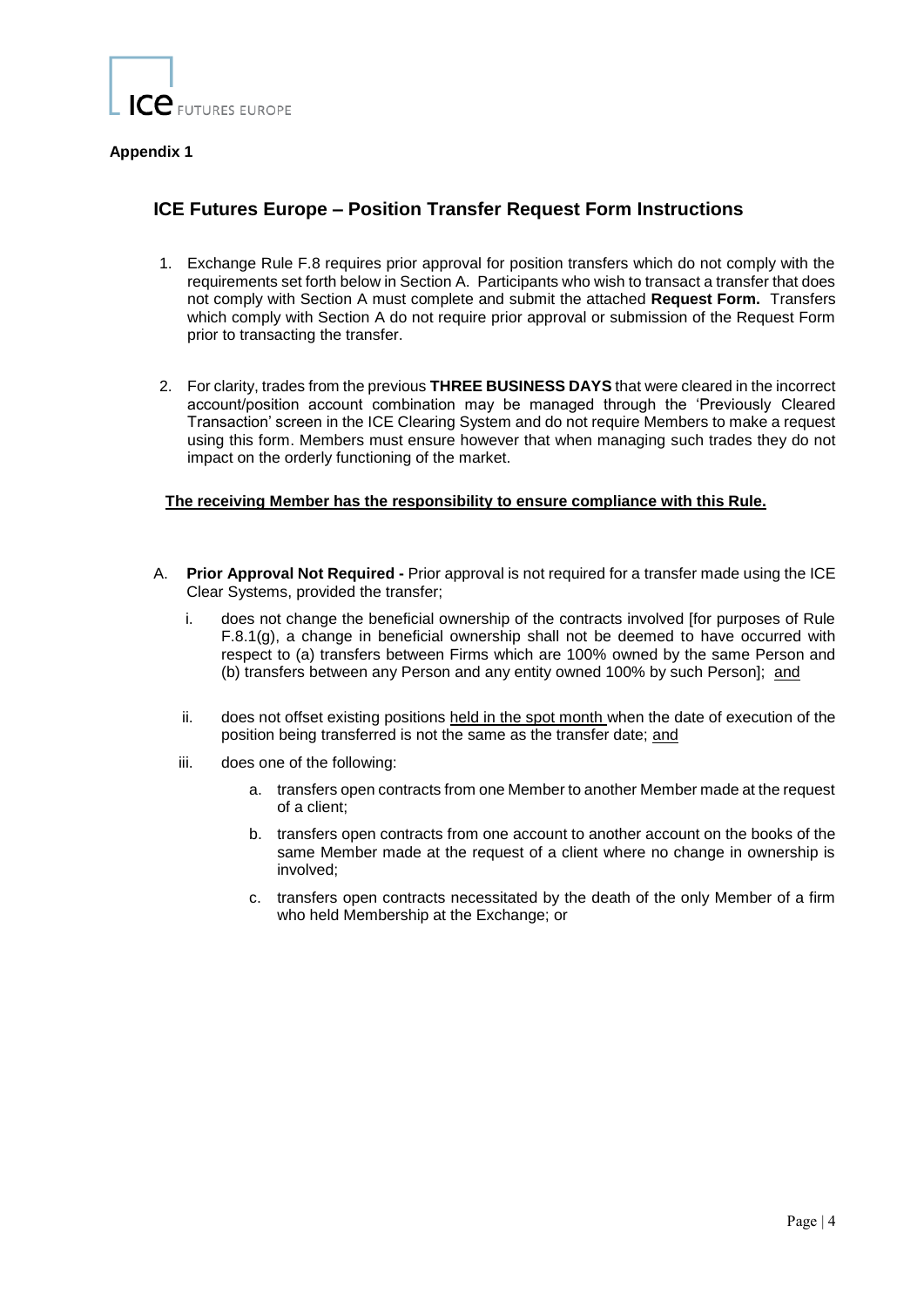

### **REQUEST FOR TRANSFER PURSUANT TO RULE F.8**

1. Name of Member requesting a transfer

#### 2. Nature of the Transfer

ICE FUTURES EUROPE

ICE Futures Europe Rule F.8.1 (g) requires Exchange approval for certain transfers of positions where beneficial ownership between the transferring parties is not identical. Please indicate below, which if any of the following permissible transactions adequately describes the basis on which the transfer of positions is occurring:

\_\_\_\_\_\_\_\_\_\_\_\_\_\_\_\_\_\_\_\_\_\_\_\_\_\_\_\_\_\_\_\_\_\_\_\_\_\_\_\_\_\_\_\_\_\_\_\_\_\_\_\_\_\_\_\_\_\_\_\_\_\_

- \_\_\_\_ Transfers made for the purpose of combining the Positions held by two or more funds which are operated by the same fund manager and traded by the same investment advisor, pursuant to the same strategy, into a single account so long as the transfers do not result in the liquidation of any open Positions, and the pro rata allocation of interests in the consolidating account does not result in more than a de minimis change in the value of the interest of any fund participant;
- \_\_\_\_ Other transfer (*please specify below*) as the Exchange, in its discretion, shall exempt in connection with, or as a result of a:
	- \_\_\_\_ Merger
	- \_\_\_\_ Asset purchase
	- \_\_\_\_ Consolidation, or
	- Similar non-recurring corporate transaction between two or more entities where one or several entities become the successor in interest of one or several other entities; or
- Transfers made where the situation so requires and such transfer is in the best interests of the Exchange or the marketplace.
- 3. Explanation of Transfer(s):

Enclose a summary describing the nature of the transfer, including but not limited to: the identities of the parties involved with the transfer, details about the merger, asset purchase, consolidation or other non-recurring event, fund managers involved, along with their general trading strategy, organizational charts, if applicable, and any other formal filings or documents relating to the event for which the transfer is being requested..

In addition, please provide specific details of the related positions (excel document will suffice) associated with the requested transfer.

4. Position(s) Transfer Price:

\_\_\_\_ Futures Contracts and Futures-style Options Contracts: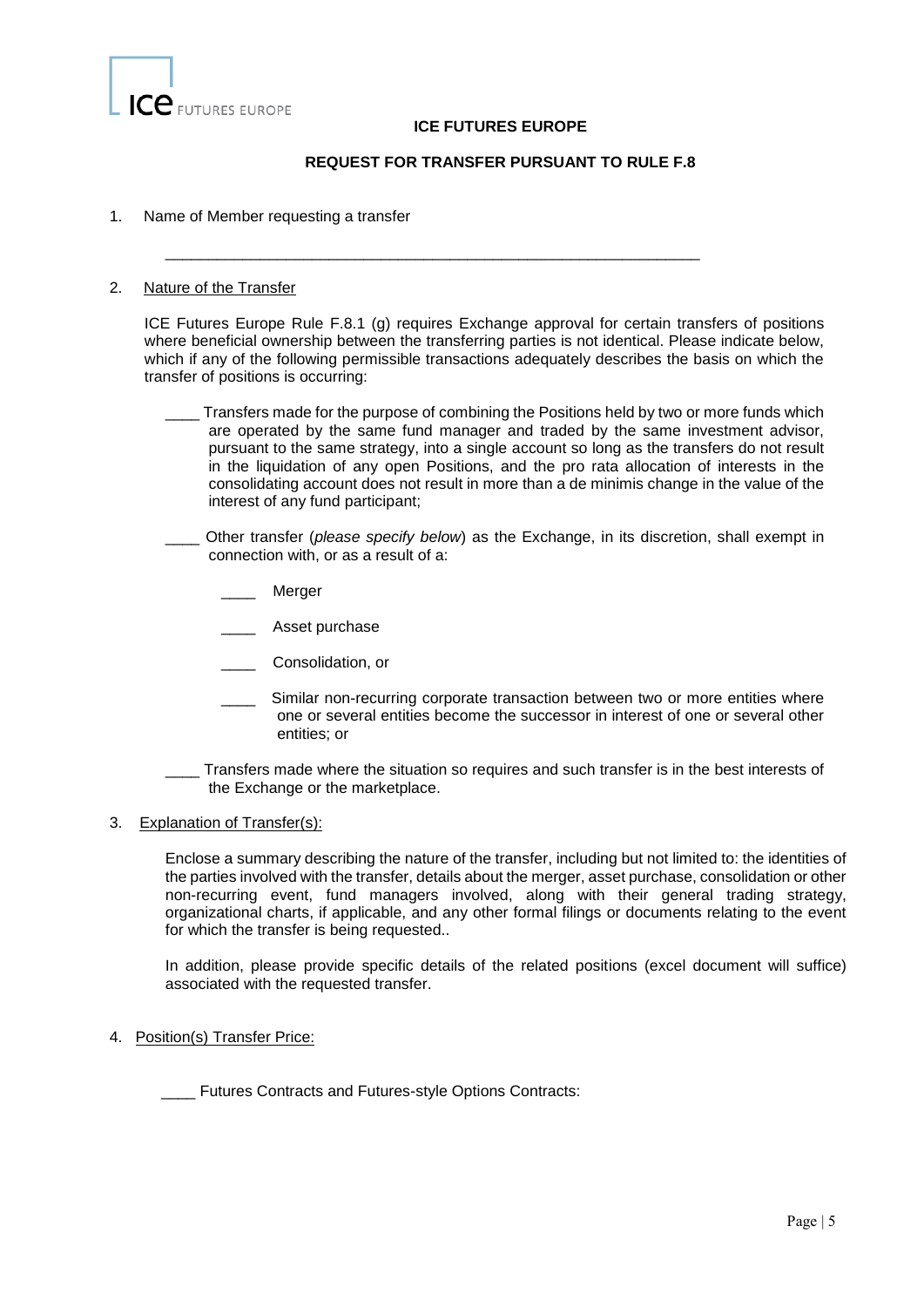| ICE FUTURES EUROPE                                                                                                                                                                                                                                                       |
|--------------------------------------------------------------------------------------------------------------------------------------------------------------------------------------------------------------------------------------------------------------------------|
| ____ The prior day's Settlement Price; or                                                                                                                                                                                                                                |
| _____ The original market price;                                                                                                                                                                                                                                         |
| Options Contracts                                                                                                                                                                                                                                                        |
| ____ The original market Premium; or                                                                                                                                                                                                                                     |
| The premium of zero.                                                                                                                                                                                                                                                     |
| 5. Transfer Date:                                                                                                                                                                                                                                                        |
| For all such transfers, the receiving Firm must hold the transferred contracts on its books at either<br>the original dates or the transfer date.                                                                                                                        |
|                                                                                                                                                                                                                                                                          |
|                                                                                                                                                                                                                                                                          |
| 6. Clearing Firm(s):                                                                                                                                                                                                                                                     |
| <b>Originating Member:</b>                                                                                                                                                                                                                                               |
|                                                                                                                                                                                                                                                                          |
|                                                                                                                                                                                                                                                                          |
|                                                                                                                                                                                                                                                                          |
| <b>Receiving Member</b>                                                                                                                                                                                                                                                  |
|                                                                                                                                                                                                                                                                          |
|                                                                                                                                                                                                                                                                          |
|                                                                                                                                                                                                                                                                          |
| The receiving Firm has the responsibility to ensure compliance with Rule F.8.                                                                                                                                                                                            |
| You are reminded that Exchange staff, at their discretion, may initiate an inquiry to review this transfer.                                                                                                                                                              |
| The undersigned certifies that it is their belief, after evaluation of all the appropriate information and<br>materials, that the requested transfer would be permissible under Exchange Rule F.8, and is seeking<br>approval from the Exchange to permit such transfer. |
|                                                                                                                                                                                                                                                                          |
| Submitted by (Print Name): ________________________________Signed: ________________________________                                                                                                                                                                      |
|                                                                                                                                                                                                                                                                          |

Î.